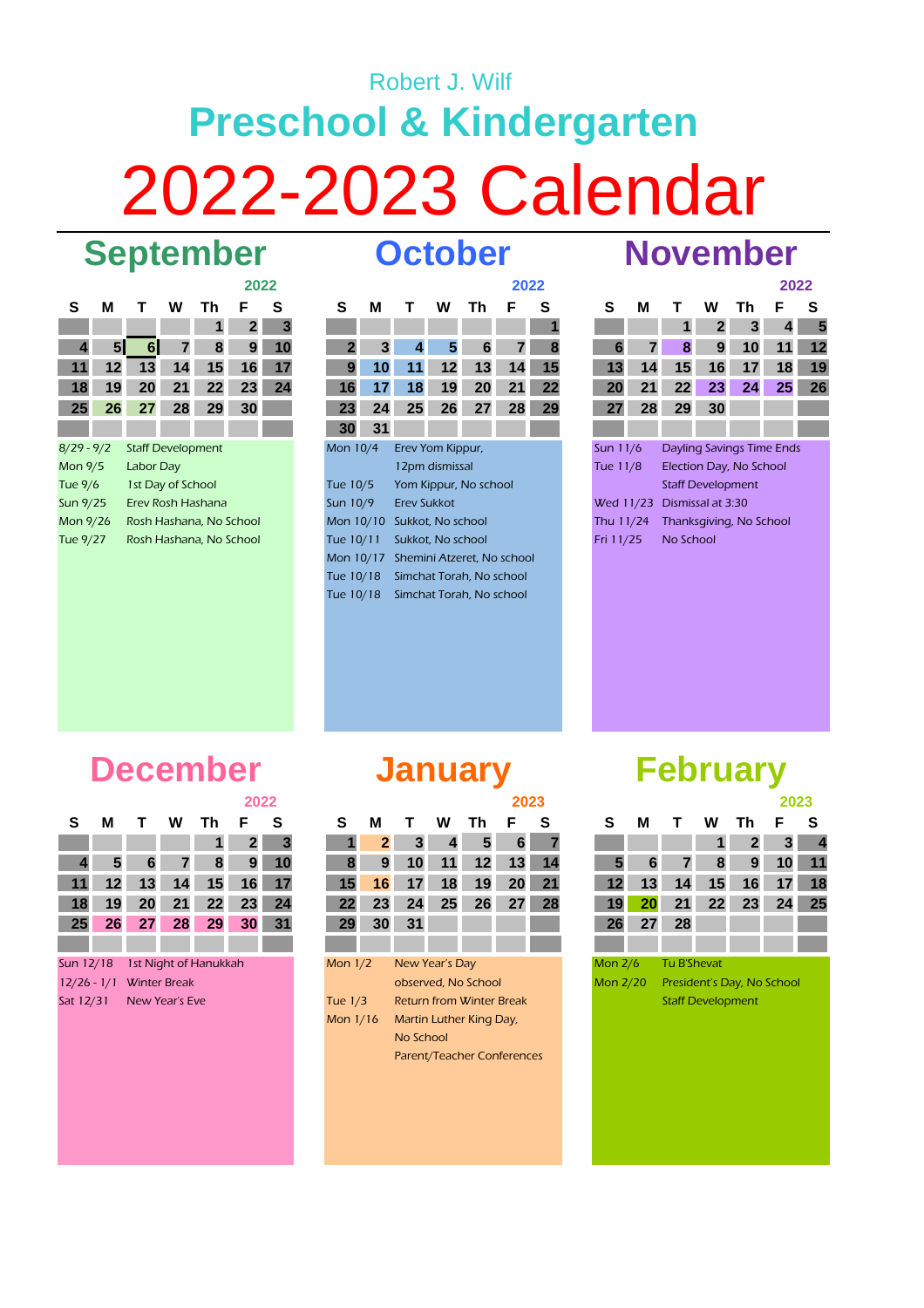# 2022-2023 Calendar **Preschool & Kindergarten** Robert J. Wilf **March April**

|                |    |                              |    |              | 2023 |    |
|----------------|----|------------------------------|----|--------------|------|----|
| S              | м  | т                            | w  | Th           | F    | S  |
|                |    |                              | 1  | $\mathbf{2}$ | 3    | 4  |
| 5              | 6  | 7                            | 8  | 9            | 10   | 11 |
| 12             | 13 | 14                           | 15 | 16           | 17   | 18 |
| 19             | 20 | 21                           | 22 | 23           | 24   | 25 |
| 26             | 27 | 28                           | 29 | 30           | 31   |    |
|                |    |                              |    |              |      |    |
| Sun 3/12       |    | Daylight Savings Time Starts |    |              |      |    |
| Mon $3/6$      |    | <b>Erev Purim</b>            |    |              |      |    |
| <b>Tue 3/7</b> |    | Purim                        |    |              |      |    |
|                |    |                              |    |              |      |    |

|                |    |                   |         |                                     | 2023 |           |                |    |          |                |                     | 2023 |    |          |    |                 |    |                         | 2023 |    |
|----------------|----|-------------------|---------|-------------------------------------|------|-----------|----------------|----|----------|----------------|---------------------|------|----|----------|----|-----------------|----|-------------------------|------|----|
| S              | М  |                   | w       | Τh                                  | F    | S         | S              | М  |          | w              | Τh                  | F    | S  | S        | М  |                 | W  | Τh                      | F    | S  |
|                |    |                   | 1       | $\mathbf{2}$                        | 3    | 4         |                |    |          |                |                     |      |    |          |    | 2               | 3  | 4                       | 5    | 6  |
| $5\phantom{1}$ | 6  |                   | 8       | 9                                   | 10   | 11        | 2              | 3  |          | 5              | 6                   |      | 8  |          | 8  | 9               | 10 | 11                      | 12   | 13 |
| 12             | 13 | 14                | 15      | 16                                  | 17   | 18        | 9              | 10 | 11       | 12             | 13                  | 14   | 15 | 14       | 15 | 16              | 17 | 18                      | 19   | 20 |
| 19             | 20 | 21                | $22 \,$ | 23                                  | 24   | <b>25</b> | 16             | 17 | 18       | 19             | 20                  | 21   | 22 | 21       | 22 | 23              | 24 | 25                      | 26   | 27 |
| 26             | 27 | 28                | 29      | 30                                  | 31   |           | 23             | 24 | 25       | 26             | 27                  | 28   | 29 | 28       | 29 | 30 <sub>1</sub> | 31 |                         |      |    |
|                |    |                   |         |                                     |      |           | 30             | 31 |          |                |                     |      |    |          |    |                 |    |                         |      |    |
| Sun 3/12       |    |                   |         | <b>Daylight Savings Time Starts</b> |      |           | $4/3 - 4/7$    |    |          | Spring Break,  |                     |      |    | Tue 5/9  |    | Lag B'Omer      |    |                         |      |    |
| Mon 3/6        |    | <b>Erev Purim</b> |         |                                     |      |           | <b>Wed 4/5</b> |    |          | Erev Passover, |                     |      |    | Fri 5/26 |    |                 |    | Shavout, No School      |      |    |
| Tue 3/7        |    | Purim             |         |                                     |      |           | $4/5 - 4/13$   |    | Passover |                |                     |      |    | Sat 5/27 |    | Shavout         |    |                         |      |    |
|                |    |                   |         |                                     |      |           | $4/12 \& 4/13$ |    |          |                | Passover, No school |      |    | Mon 5/29 |    |                 |    | Memorial Day, No School |      |    |
|                |    |                   |         |                                     |      |           | Tue 4/18       |    |          | Yom HaShoah    |                     |      |    |          |    |                 |    |                         |      |    |
|                |    |                   |         |                                     |      |           | Mon 4/24       |    |          | Yom HaZikaron  |                     |      |    |          |    |                 |    |                         |      |    |
|                |    |                   |         |                                     |      |           | Tue 4/25       |    |          | Yom HaZtma'ut  |                     |      |    |          |    |                 |    |                         |      |    |

## **May**

|          |    |                         |    |    | 2023 |    |
|----------|----|-------------------------|----|----|------|----|
| S        | М  | т                       | w  | Τh | F    | S  |
|          | 1  | $\mathbf{2}$            | 3  | 4  | 5    | 6  |
| 7        | 8  | 9                       | 10 | 11 | 12   | 13 |
| 14       | 15 | 16                      | 17 | 18 | 19   | 20 |
| 21       | 22 | 23                      | 24 | 25 | 26   | 27 |
| 28       | 29 | 30                      | 31 |    |      |    |
|          |    |                         |    |    |      |    |
| Tue 5/9  |    | Lag B'Omer              |    |    |      |    |
| Fri 5/26 |    | Shayout, No School      |    |    |      |    |
| Sat 5/27 |    | Shavout                 |    |    |      |    |
| Mon 5/29 |    | Memorial Day, No School |    |    |      |    |
|          |    |                         |    |    |      |    |

### **June**

|               |    |                          |    |                     | 2023 |    |                 |    |    |    |                           | 2023 |    |               |    |           |              |                                    | 2023 |  |
|---------------|----|--------------------------|----|---------------------|------|----|-----------------|----|----|----|---------------------------|------|----|---------------|----|-----------|--------------|------------------------------------|------|--|
| S             | м  | I.                       | w  | Th.                 | F    | S  | S               | м  |    | w  | Тh.                       | F    | S  | S             | м  |           | w            | Th.                                | F    |  |
|               |    |                          |    |                     | 2    | 3  |                 |    |    |    |                           |      |    |               |    |           | $\mathbf{2}$ | 3                                  | 4    |  |
| 4             | 5  | 6                        |    | 8                   | 9    | 10 |                 | 3  | 4  | 5  | 6                         | 7    | 8  | 6             |    | 8         | 9            | 10                                 | 11   |  |
| 11            | 12 | 13                       | 14 | 15                  | 16   | 17 | 9               | 10 | 11 | 12 | 13                        | 14   | 15 | 13            | 14 | 15        | 16           | 17                                 | 18   |  |
| 18            | 19 | 20                       | 21 | 22                  | 23   | 24 | 16              | 17 | 18 | 19 | 20                        | 21   | 22 | 20            | 21 | 22        | 23           | 24                                 | 25   |  |
| 25            | 26 | 27                       | 28 | 29                  | 30   |    | 23              | 24 | 25 | 26 | 27                        | 28   | 29 | 27            | 28 | 29        | 30           |                                    |      |  |
|               |    |                          |    |                     |      |    | 30 <sup>1</sup> | 31 |    |    |                           |      |    |               |    |           |              |                                    |      |  |
| Thu 6/15      |    | Last Day of school       |    |                     |      |    | Tue 7/4         |    |    |    | Independence Day, No Camp |      |    | Fri 8/18      |    |           |              | Last Day of Camp Kef               |      |  |
| Fri 6/16      |    | <b>Staff Development</b> |    |                     |      |    |                 |    |    |    |                           |      |    | $8/21 - 8/25$ |    | Post-Camp |              |                                    |      |  |
| $6/19 - 6/24$ |    | Precamp                  |    |                     |      |    |                 |    |    |    |                           |      |    | $8/28-9/2$    |    |           |              | <b>Preschool Staff Development</b> |      |  |
| Mon 6/26      |    |                          |    | 1st Day of Camp Kef |      |    |                 |    |    |    |                           |      |    |               |    |           |              |                                    |      |  |
|               |    |                          |    |                     |      |    |                 |    |    |    |                           |      |    |               |    |           |              |                                    |      |  |

**July**

|     |                 |        |       |         | 2023            |             |                 |       |                |   |                   | 2023 |             |   |                       |              |                 |         | 2023              |             |
|-----|-----------------|--------|-------|---------|-----------------|-------------|-----------------|-------|----------------|---|-------------------|------|-------------|---|-----------------------|--------------|-----------------|---------|-------------------|-------------|
| S . | M               | $\top$ | W     | Th F S  |                 |             | S.              | м     | $\top$         | W | - Th              | F S  |             |   | м<br>S.               | $\mathbf{T}$ | W               | - Th    | F S               |             |
|     |                 |        |       | 4 F     |                 | $2 \quad 3$ |                 |       |                |   |                   |      | <u> 1</u> 1 |   |                       |              | $-2$            | $_{3}$  |                   | $4 \quad 5$ |
|     | $ 4 $ 5         |        | 6 7   | 8 9 10  |                 |             | $-2-$           |       | $\overline{4}$ |   | $6 \mid$<br>$5 -$ |      | 7 8         | 6 | ▼7⊾                   | - 8          | 9               |         | $10$ 11 12        |             |
| 11  | 12 <sup>7</sup> | 13     |       | $14$ 15 |                 | 16 17       |                 |       | $10$ 11        |   | 12 13 14 15       |      |             |   |                       | 13 14 15     |                 | $16$ 17 |                   | 18 19       |
|     | 18 19           | 20     | 21    | $-22$   |                 | 23 24       |                 | 16 17 | 18             |   | 19 20 21 22       |      |             |   |                       | 20 21 22 23  |                 | 24      | 25 26             |             |
|     | 25 26           |        | 27 28 | 29      | 30 <sup>1</sup> |             |                 | 23 24 | 25             |   | 26 27             |      | 28 29       |   | 28<br>27 <sup>1</sup> | 29           | 30 <sup>7</sup> |         | <b>The Common</b> |             |
|     |                 |        |       |         |                 |             | 30 <sup>1</sup> | $-31$ |                |   |                   |      |             |   |                       |              |                 |         |                   |             |

### **August**

|               |    |                                    |              |    | 2023 |    |
|---------------|----|------------------------------------|--------------|----|------|----|
| S             | м  | т                                  | w            | Th | F    | S  |
|               |    | 1                                  | $\mathbf{2}$ | 3  | 4    | 5  |
| 6             | 7  | 8                                  | 9            | 10 | 11   | 12 |
| 13            | 14 | 15                                 | 16           | 17 | 18   | 19 |
| 20            | 21 | 22                                 | 23           | 24 | 25   | 26 |
| 27            | 28 | 29                                 | 30           |    |      |    |
|               |    |                                    |              |    |      |    |
| Fri 8/18      |    | Last Day of Camp Kef               |              |    |      |    |
| $3/21 - 8/25$ |    | Post-Camp                          |              |    |      |    |
| $3/28 - 9/2$  |    | <b>Preschool Staff Development</b> |              |    |      |    |

**Notes**